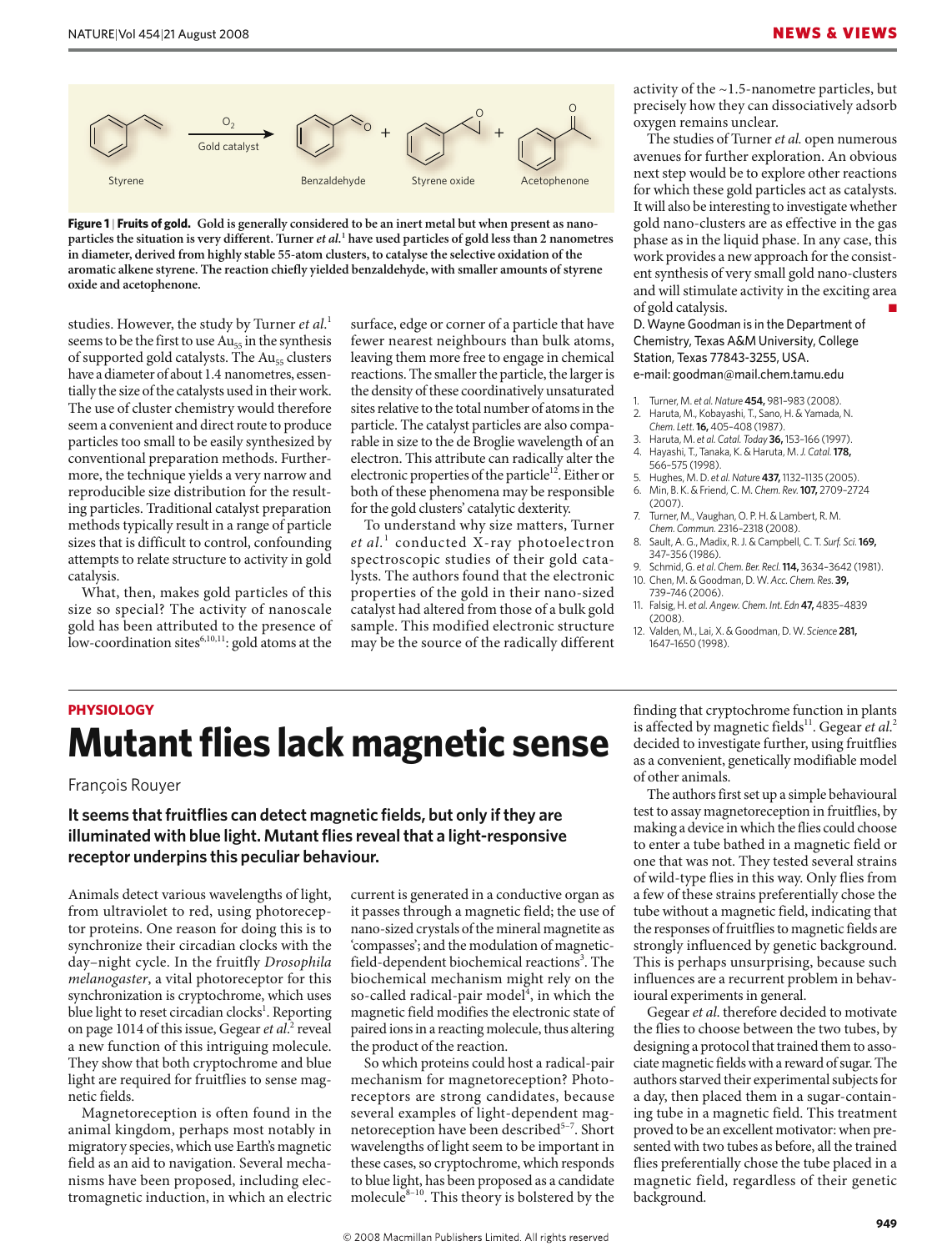

#### **50 YEARS AGO**

It has been observed in this laboratory that when aqueous mixtures of dicarboxylic or monocarboxylic acids and certain ammonium salts are irradiated with ultra-violet light, certain amino-acids are obtained.

A cold quartz ultra-violet lamp giving 86 per cent of its output at about 2537 A. was used for irradiated mixtures of succinic, maleic, propionic and acetic acid with a number of ammonium salts … The irradiation was continued in each case for 24 hr …

Of all the ammonium compounds investigated only ammonia and ammonium carbonate were active, and of the acids only succinic, maleic and propionic acid gave rise to amino-acids …

The amino-acids are aspartic acid, alanine and glycine, that is to say, amino-acids with 4, 3 and 2 carbon atoms respectively. From *Nature* 23 August 1958

#### **100 YEARS AGO**

The Rev. J. W. Hayes, of West Thurrock Vicarage, Grays, has directed attention to some old underground workings for chalk at Hemel Hempstead, which in his opinion throw much light on the origin and use of dene-holes generally. It appears that in order to obtain chalk suitable for limemaking it was until recently the practice … to work the chalk in subterranean chambers reached by deep shafts … A vertical shaft, of circular section, about 5 feet in diameter, was sunk through superficial deposits until the hard chalk was reached, and from the bottom of the shaft three so-called "arches" were struck out. These arches were chambers, which in some cases were more than 12 feet high. The chalk was mined in these drifts for a length of twenty to twenty-five yards, and when the distance of the working face from the bottom of the shaft became inconveniently great, or when the roof proved unsound, a new pit would be sunk.

From *Nature* 20 August 1908



**Figure 1** | **Magnetoreception in fruitflies. Gegear** *et al***. 2 studied the ability of fruitflies to detect a magnetic field. a, When trained to associate a magnetic field with a reward of sugar, wild-type flies preferentially choose to enter a tube that is bathed in a magnetic field, rather than one that is not, so long as blue light illuminates the experiment. b, The trained flies demonstrate no preference for the tubes if blue light is filtered out of the illumination. c, Genetically modified flies that lack the photoreceptor cryptochrome (which responds to blue light) do not recognize the magnetic field, even in the presence of blue light, showing that cryptochrome is essential for magnetoreception in fruitflies.**

Previous studies<sup>6</sup> have shown that fruitflies respond differently to magnetic fields depending on the wavelength of light that they are exposed to. Gegear *et al*. therefore investigated the influence of different light colours on the behaviour of their trained flies, concentrating on the blue end of the spectrum for the reasons mentioned earlier. Their results indicate that light is indeed required for fruitfly magnetosensitivity — the flies were unable to detect magnetic fields in the absence of light of short wavelength (less than 420 nanometres; Fig. 1). This is close to the region of the spectrum that is absorbed by cryptochrome, suggesting that the photoreceptor might be involved in this behaviour.

To confirm the role of cryptochrome in magnetoreception, the authors tested mutant *cry0* flies, which lack the photoreceptor, in their behavioural assay. They found that untrained wild-type flies that have the same genetic background as  $\frac{c}{y}$  flies are attracted to magnetic fields. But the  $\frac{cry^0}{m}$  mutants showed no response to the magnetic field, even if they had been through the training protocol. Moreover, flies that carried a different cryptochrome mutation — one that disrupts most of the photoreceptor's function without deleting the protein completely — were also unresponsive to the magnetic field. This strongly bolsters the idea that cryptochrome is a vital component of lightdependent magnetoreception in fruitflies.

Because cryptochrome is involved in setting the circadian clock in flies' brains, and could also have a clock-gene function in other

tissues<sup>1</sup>, Gegear *et al*. checked to see whether the flies' magnetoreceptive response depended on having a functional circadian clock. The answer was no. Even in conditions that caused the flies to be circadianly arrhythmic, wild-type flies retained their ability to detect a magnetic field, supporting the idea that magnetoreception in fruitflies is independent of their body clocks.

Clearly, cryptochrome is required for magnetoreception in fruitflies, but more sophisticated behavioural assays will be needed to understand the type of information that flies glean from magnetic fields. It also remains to be seen whether the receptor itself is the magnetosensitive molecule.

It has been proposed<sup>4</sup> that, in birds, Earth's magnetic field causes variations in signals from precisely oriented photoreceptors, thus providing a three-dimensional map of the field to the bird's brain. This raises the question of where cryptochrome localizes in the body. In fruitflies, the precisely organized compound eye seems a likely candidate. But fruitfly larvae also seem to sense magnetic fields<sup>7</sup>, yet they don't have compound eyes. The finding of cryptochrome in the nerve fibres of some circadianclock neurons<sup>12</sup> in fruitflies suggests that sites might exist in the brain for oriented placement of these receptors. Further studies with genetically engineered fruitflies will certainly provide us with some answers to these questions.

It is not clear why fruitflies, which do not migrate and usually spend their summers flying around rotten fruit, should care about Earth's magnetic field. The magnetoreceptive function

50 & 100 YEARS AGO

EARSA